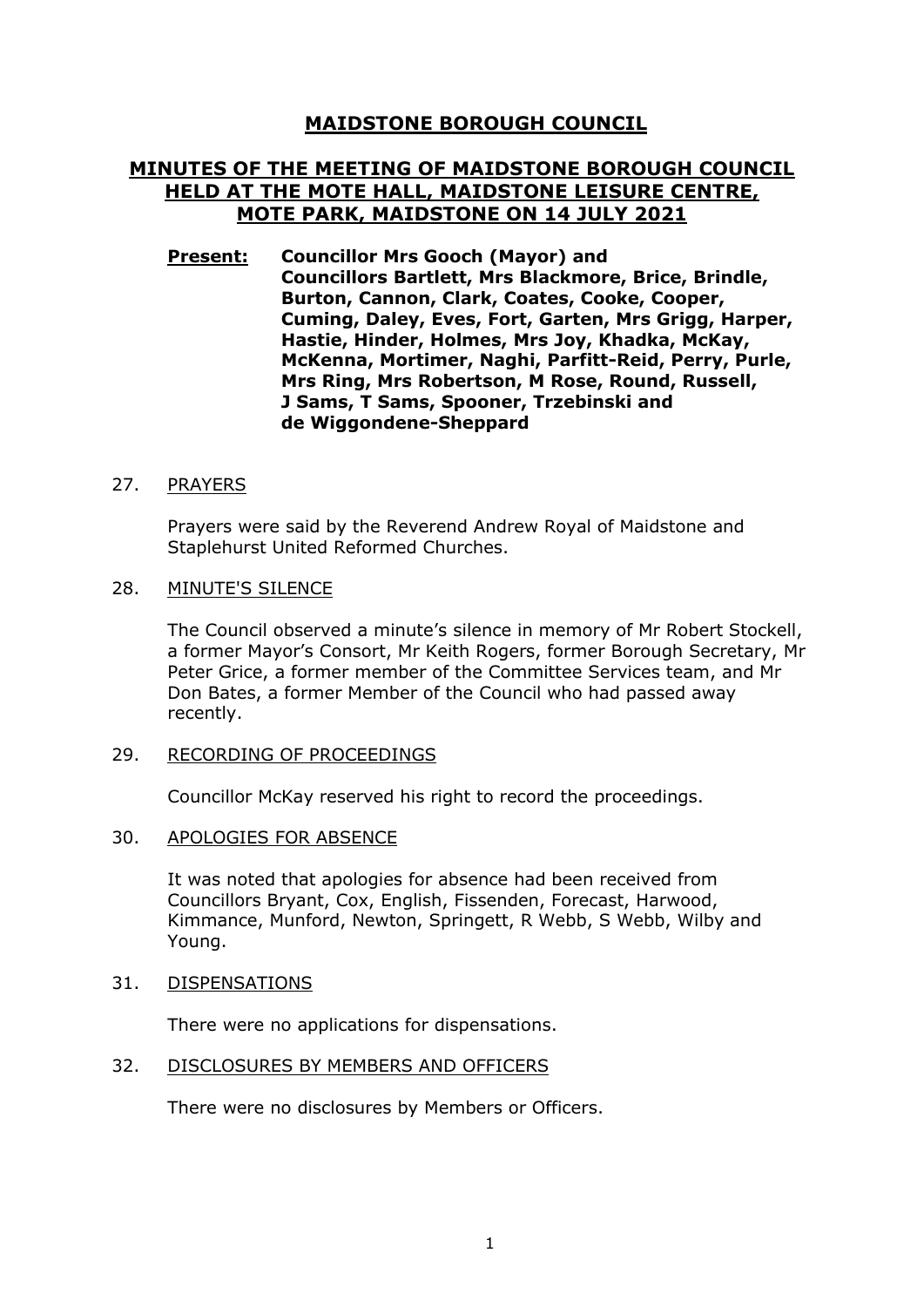## 33. DISCLOSURES OF LOBBYING

Councillor Round disclosed that he had been lobbied on the questions to be asked of the Chairman of the Policy and Resources Committee regarding the decision not to list the former Methodist Church in Headcorn as a Community Asset.

#### 34. EXEMPT ITEMS

**RESOLVED:** That the items on the agenda be taken in public as proposed.

## 35. MINUTES OF THE ANNUAL MEETING OF THE BOROUGH COUNCIL HELD ON 22 MAY 2021

**RESOLVED:** That the Minutes of the Annual Meeting of the Borough Council held on 22 May 2021 be approved as a correct record and signed.

# 36. MAYOR'S ANNOUNCEMENTS

The Mayor updated Members on recent engagements, including the relaunch of Maidstone Market, the Armed Forces Flag Raising Event, the ground-breaking ceremony for the new Café in Mote Park, the Battle of Britain Weekend at Headcorn Aerodrome, and a performance of A Midsummer Night's Dream by the Changeling Theatre at Boughton Monchelsea Place. She thanked Members for their support.

The Mayor said that on 19 July 2021, England would move to the final stage of the Government's road map to exit lockdown and engagements that had been postponed or cancelled were beginning to reappear over the coming months. She very much looked forward to continuing to represent and promote the Borough.

Note: Councillor Hastie joined the meeting during the Mayor's announcements (6.40 p.m.).

37. PETITIONS

There were no petitions.

38. QUESTION AND ANSWER SESSION FOR MEMBERS OF THE PUBLIC

# **Question from Mr Stuart Jeffery to the Chairman of the Policy and Resources Committee**

*Following the update to the Policy and Resources Committee on the Borough's climate action plan last month, can you tell me how much the carbon emissions across the Borough will fall by, and by when, as a result of the actions specified in the plan, i.e., what is the trajectory for carbon reduction?*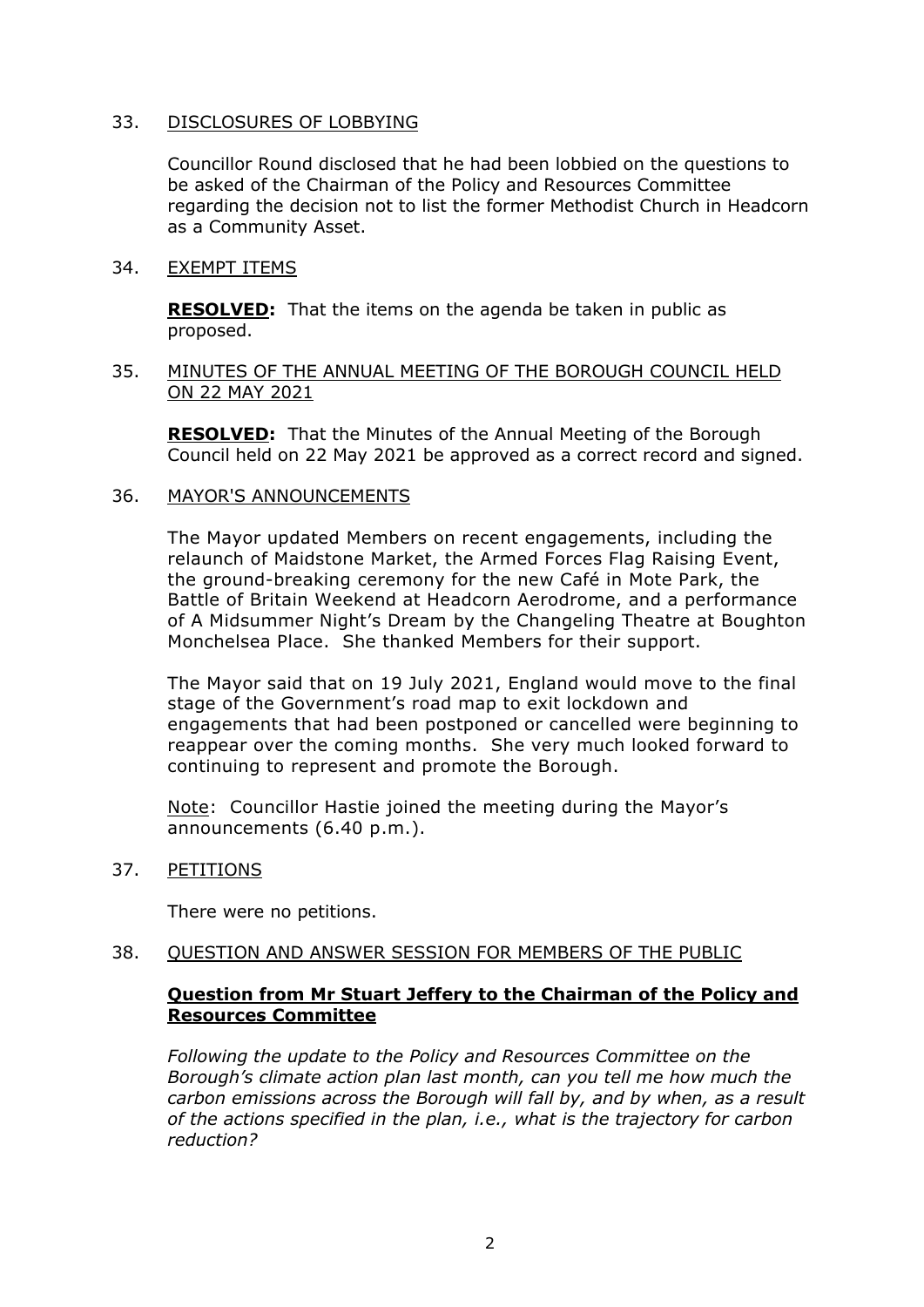The Chairman of the Policy and Resources Committee responded to the question.

Mr Jeffery asked the following supplementary question of the Chairman of the Policy and Resources Committee:

*Given that the figures are not included in the plan that was published in the papers, will you be publishing the calculations alongside each of the items in that plan so that we can see exactly how you have derived the figures and where the pressures and the bonuses are?*

The Chairman of the Policy and Resources Committee responded to the question.

#### **Question from Headcorn Parish Council to the Chairman of the Policy and Resources Committee**

The Mayor said that Headcorn Parish Council was unable to send a representative to the meeting as it had its own Council meeting that evening. In accordance with paragraph 14.7 of Part 3.1 of the Constitution, she had agreed to ask the question on the Parish Council's behalf:

*Why has Maidstone Borough Council refused Community Asset status on a Church and its meeting Hall, when clearly there is a requirement for this facility in the centre of the village, as stated in The Heart of Headcorn's letter to our Ward Councillors Martin Round and Ziggy Trzebinski?*

The Chairman of the Policy and Resources Committee responded to the question.

The Mayor said that she would ensure that a written response was provided for the Parish Council.

There was no supplementary question.

#### **Question from Mr Tim Thomas to the Chairman of the Policy and Resources Committee**

*Has Maidstone Borough Council had the chance to review the Officer's decision to refuse to list the former Methodist Church in Headcorn as a Community Asset and can the Council confirm that we may submit a fresh application for the same building from our community group if necessary?* 

*We believe that the Officer may not have been fully informed of the extent and nature of the community usage both recorded and proposed by the Heart of Headcorn community organisation. This is far from 'ancillary'. We believe that the Council may not be aware of the strength of local feeling for this community asset (as evidenced by the thousands of pounds raised by residents citing its role in their social well-being and interests) and its relevance to Policy SP18 Historic Environment in the Maidstone Borough Local Plan 2011-2031, specifically the Borough's*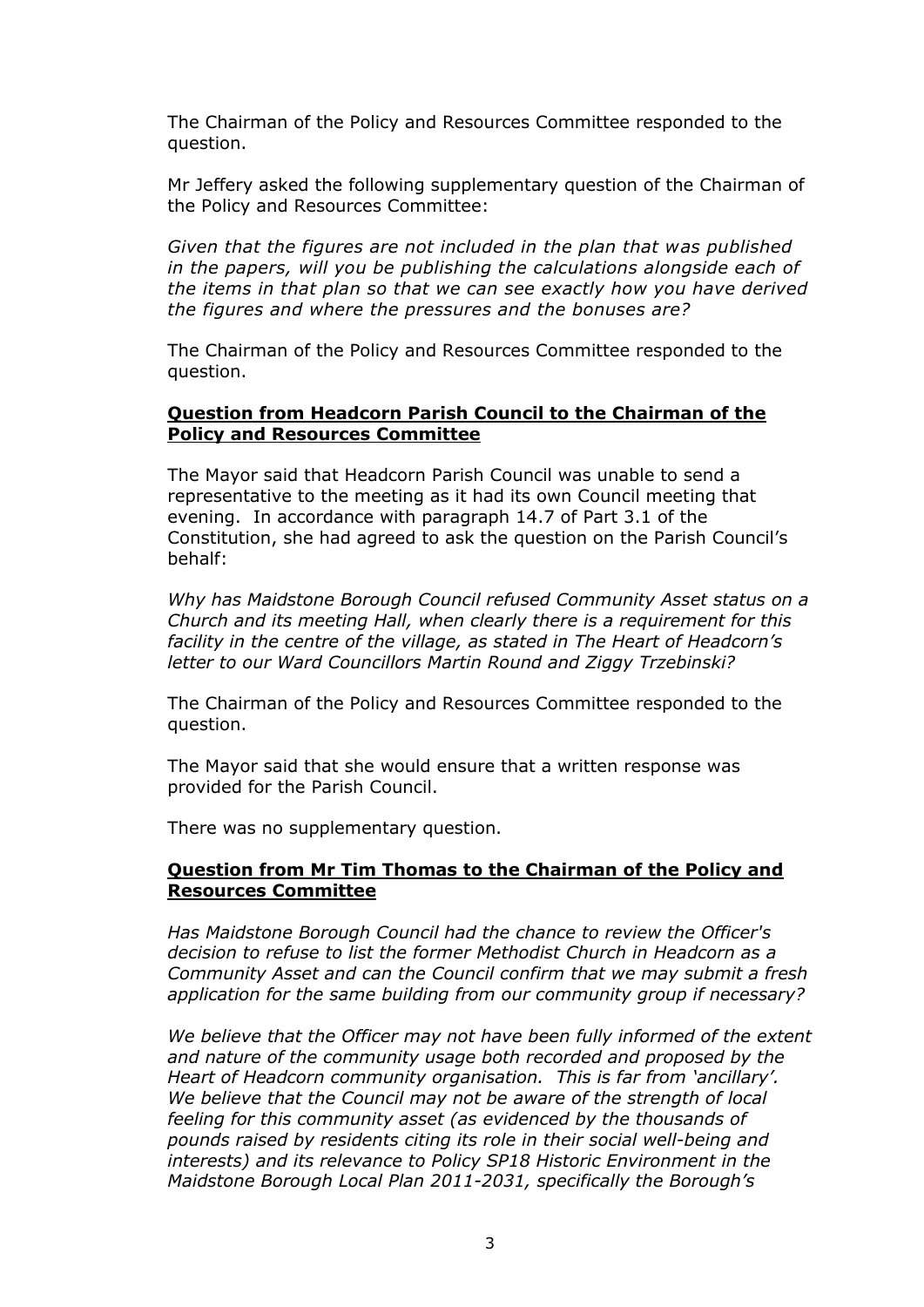*commitment to the protection of locally important and distinctive heritage sites.*

The Chairman of the Policy and Resources Committee responded to the question.

Mr Thomas asked the following supplementary question of the Chairman of the Policy and Resources Committee:

*Will you also give us every support in this application or a new application? We have a dossier of additional information including previous successful applications involving churches which we would like to share with you. This is a complex case and requires additional investigation following our new application.*

The Chairman of the Policy and Resources Committee responded to the question.

To listen to the answers to these questions, please follow this link:

[https://www.youtube.com/watch?v=zbd6BslS\\_bk&t=2690s](https://www.youtube.com/watch?v=zbd6BslS_bk&t=2690s)

#### 39. QUESTIONS FROM MEMBERS OF THE COUNCIL TO THE CHAIRMEN OF COMMITTEES

## **Question from Councillor T Sams to the Chairman of the Policy and Resources Committee**

*At the Annual Meeting regarding the change in Constitution you stated that the change* 

*"Allows the selection of Chairs and Vice-Chairs from the widest possible pool of available candidates and also I believe paves the way to addressing an unfairness in so much as only 2 political groups have direct access to briefings for agenda items at meetings and I believe there should be the facility to all to receive that briefing equally."*

*Since that time to date all Chairs and Vice-Chairs come from the same party.*

*How has this addressed the unfairness you spoke about?*

The Chairman of the Policy and Resources Committee responded to the question.

Councillor T Sams asked the following supplementary question of the Chairman of the Policy and Resources Committee:

*We believe that years of experience and leadership has been lost to these committees from the exclusion of Councillors across the political spectrum. Do you think that this is favourable to residents?*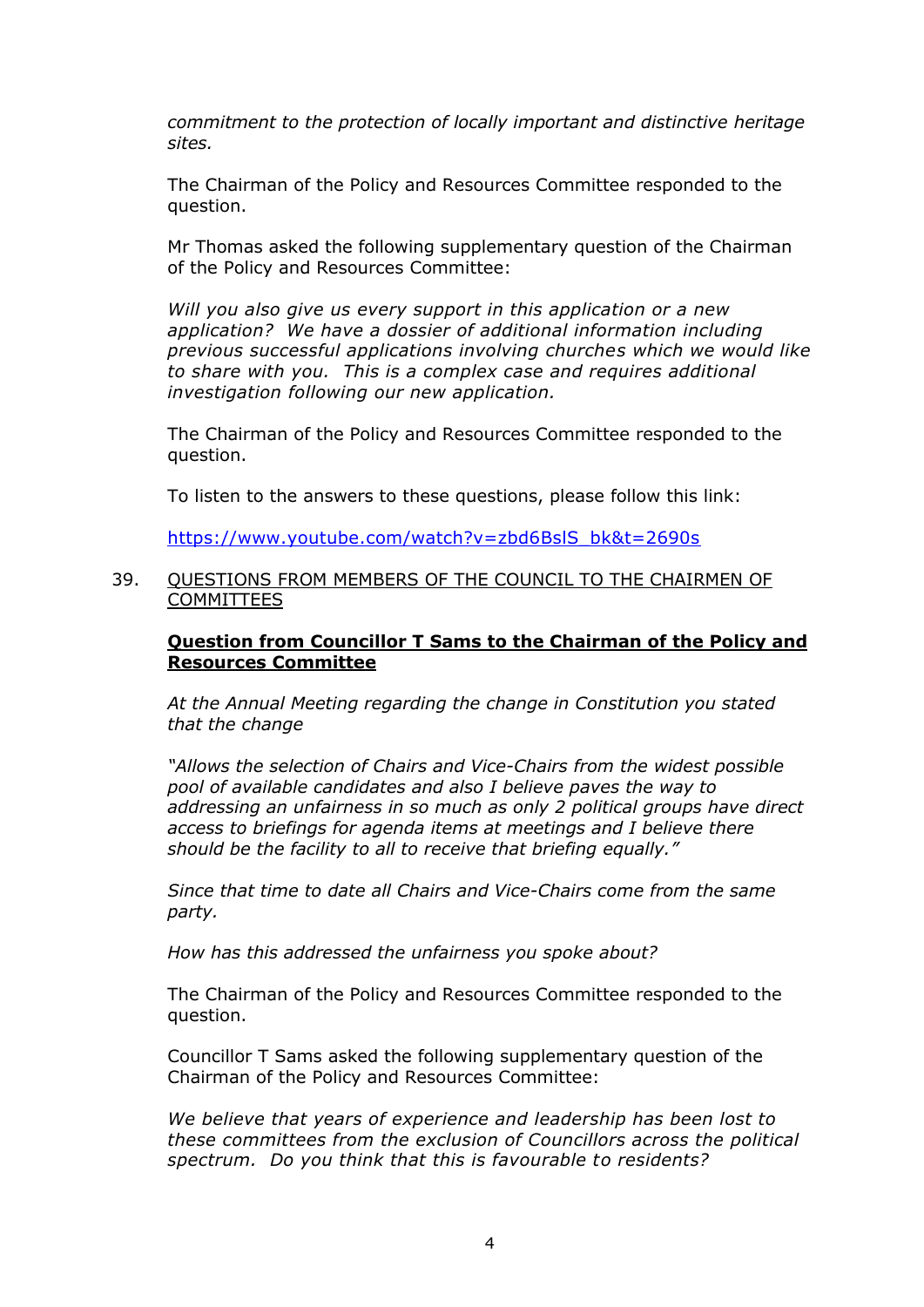The Chairman of the Policy and Resources Committee responded to the question.

# **Question from Councillor T Sams to the Chairman of the Policy and Resources Committee**

*We recognise that the Government guidelines will change, however we feel that this Council needs to make a stand to promote the wearing of masks.*

*England's Chief Medical Officer Chris Whitty has suggested 3 situations which are particularly important at a time when the epidemic is significant and rising. He states:*

*"The first is in any situation indoors and crowded or indoors with close proximity to other people. And that is because masks help protect other people.*

*The second situation is if I was required to by any competent authority.*

*And the third reason is if someone else was uncomfortable if I did not wear a mask – as a point of common courtesy."*

*The Chief Scientist, Sir Patrick Vallance, endorsed the approach. He added: "Masks are most effective at preventing somebody else catching the disease from you, and they have some effect to prevent you catching it."*

*This Borough has an opportunity and can take responsibility to give a lead to safeguard all our community.*

*Do you agree that this Council should positively promote the wearing of masks in all retail outlets, on all public transport and inside crowded areas where there may be close proximity to other people?*

The Chairman of the Policy and Resources Committee responded to the question.

Councillor T Sams asked the following supplementary question of the Chairman of the Policy and Resources Committee:

*Even "double vaxers" can catch COVID, and many are doing so. On the back of more than 1,200 doctors and scientists opposed to the Government strategy, do you feel this Council should be saying "Get the jab and continue to act responsibly, wearing a mask in shops, on public transport and in crowded areas to protect us all"?*

The Chairman of the Policy and Resources Committee responded to the question.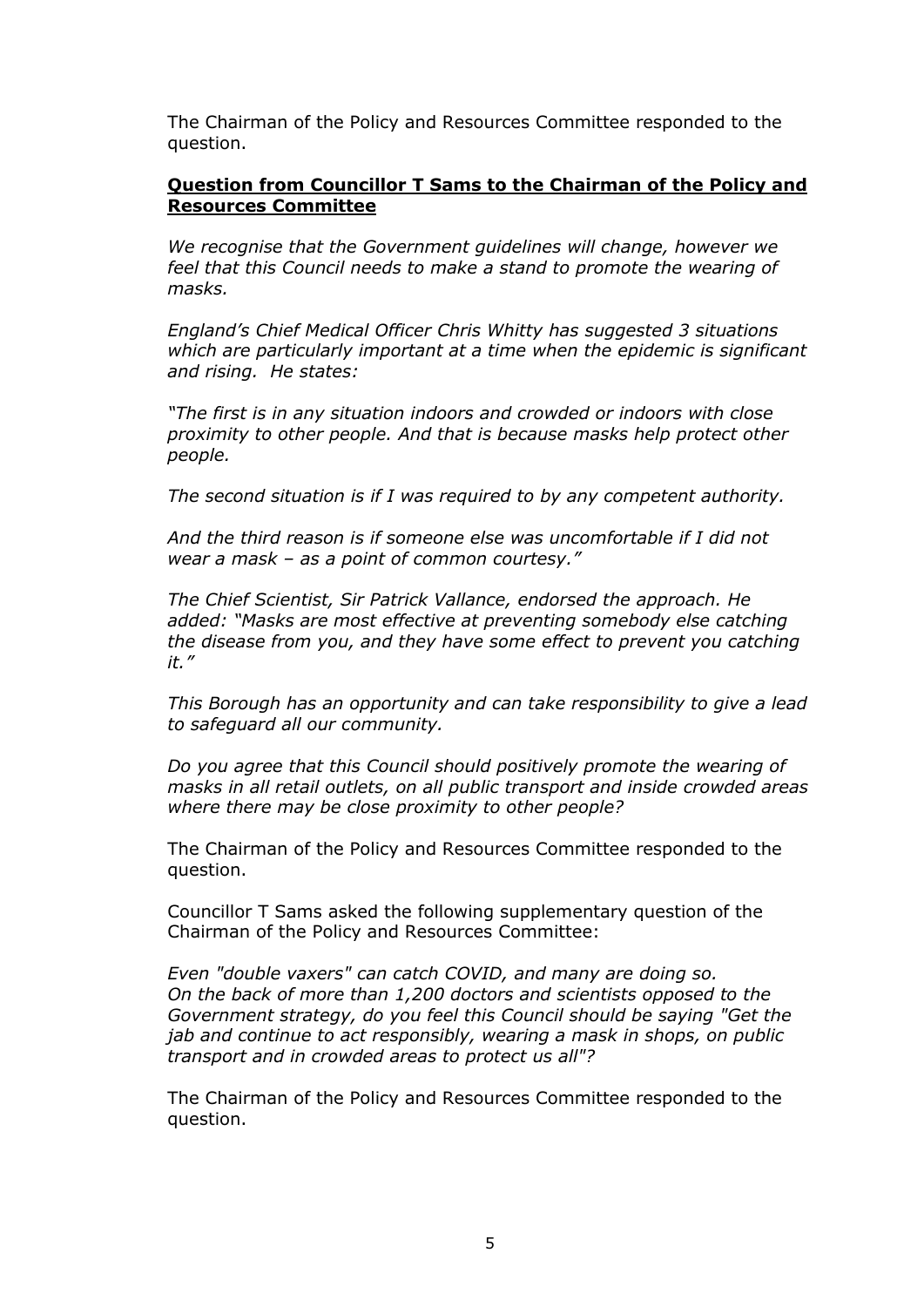# **Question from Councillor J Sams to the Chairman of the Policy and Resources Committee**

*Having seen what we were told was the Heathlands third iteration on July 6th, we were dismayed and surprised that this contained little substance with no mention of discussions with Homes England, KCC, Ashford Borough Council or Network Rail.*

*Can we ask whether this is in fact the third iteration or whether there is another document that we as Ward Councillors have not been shown, that Policy and Resources Members are working to?*

The Chairman of the Policy and Resources Committee responded to the question.

Councillor J Sams asked the following supplementary question of the Chairman of the Policy and Resources Committee:

*Please can you let us know the three locations that have been discussed for the proposed new railway station and whether the closure of Lenham station has also been discussed?*

The Mayor said that she was not prepared to accept the supplementary question as she did not consider that it arose out of the original question or the reply.

# **Question from Councillor J Sams to the Chairman of the Planning Committee**

*Following the planning approval at Loder Close, Lenham application no. 18/506657 for 53 dwellings, the Officer used delegated powers to allow a fundamental change without Councillors' knowledge.*

*This change resulted in a loss of all CIL monies totalling £469,000 including*

*Primary education £159,000 Secondary £197,000 Community learning £16,000 Youth service £450 Libraries £7,800 Social services £3,400*

*Please can you review this delegated authority at the next Planning Committee so this loss of funding for infrastructure cannot happen across the Borough?*

The Chairman of the Planning Committee responded to the question.

Councillor J Sams asked the following supplementary question of the Chairman of the Planning Committee: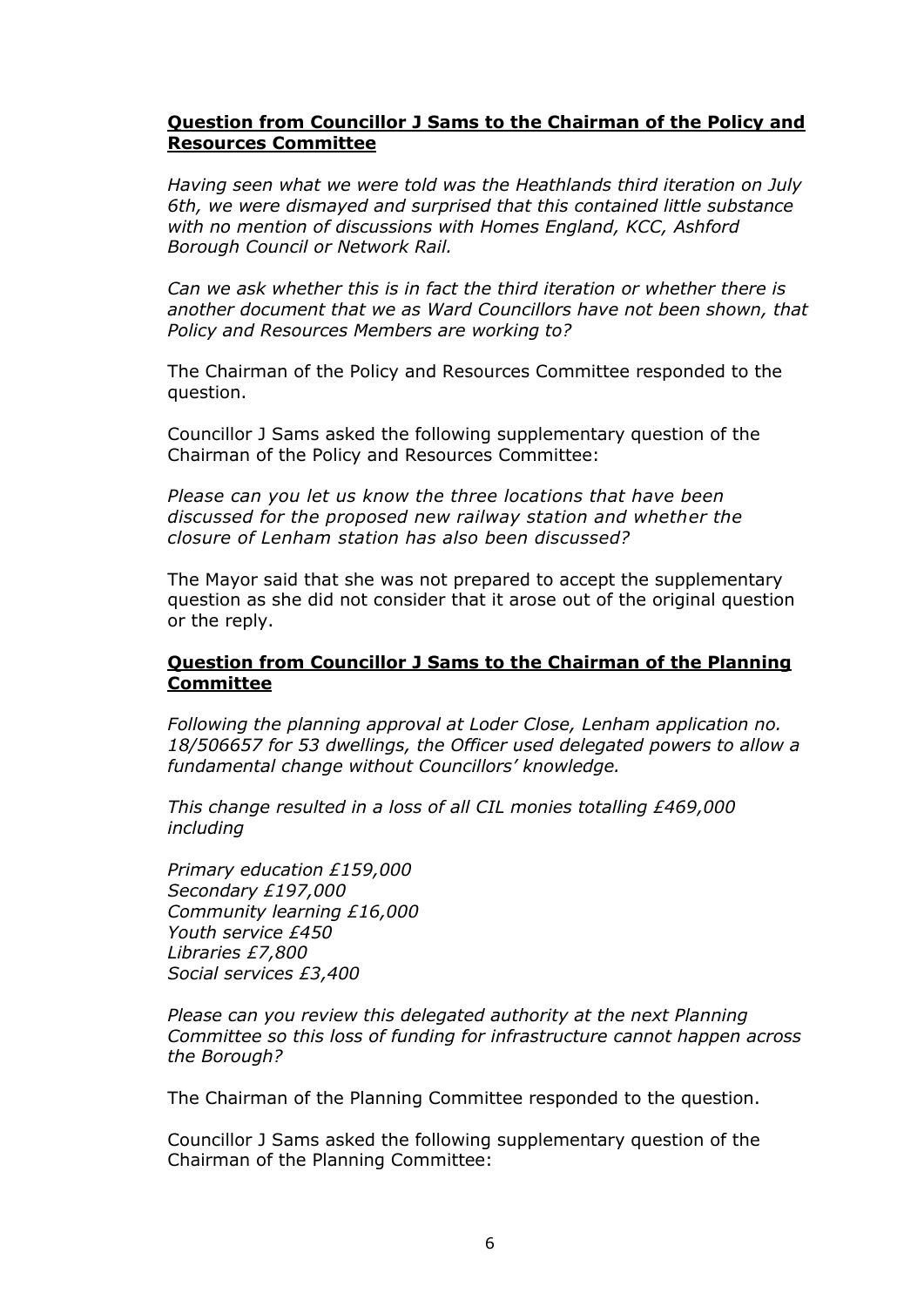*Please can you set up a Planning Sub-Group meeting with the developer and Lenham Parish Council to put in place S106 agreements to mitigate some of this £469,000 loss? The community is aiming to build a new nursery facility and S106 funding would be a significant way to ensure its success.*

The Chairman of the Planning Committee responded to the question.

To listen to the answers to these questions, please follow this link:

[https://www.youtube.com/watch?v=zbd6BslS\\_bk&t=2690s](https://www.youtube.com/watch?v=zbd6BslS_bk&t=2690s)

## 40. CURRENT ISSUES - REPORT OF THE LEADER OF THE COUNCIL, RESPONSE OF THE GROUP LEADERS AND QUESTIONS FROM COUNCIL MEMBERS

Councillor Burton, the Leader of the Council, submitted his report on current issues.

After the Leader of the Council had submitted his report, Councillor Mrs Joy, on behalf of the Leader of the Liberal Democrat Group, Councillor J Sams, on behalf of the Leader of the Independent Group, and Councillor Harper, the Leader of the Labour Group, responded to the issues raised.

Several Members then asked questions of the Leader of the Council on the issues raised in his speech.

## 41. REPORT OF THE STRATEGIC PLANNING AND INFRASTRUCTURE COMMITTEE HELD ON 8 JUNE 2021 - BOUGHTON MONCHELSEA NEIGHBOURHOOD PLAN (REGULATION 19)

It was moved by Councillor Cooper, seconded by Councillor Burton, that the recommendation of the Strategic Planning and Infrastructure Committee relating to the Boughton Monchelsea Neighbourhood Plan be approved.

**RESOLVED:** That the Boughton Monchelsea Neighbourhood Plan be 'made' (adopted).

Note: Councillor Brice was not present during consideration of this item.

## 42. REPORT OF THE STRATEGIC PLANNING AND INFRASTRUCTURE COMMITTEE HELD ON 8 JUNE 2021 - LENHAM NEIGHBOURHOOD PLAN (REGULATION 19)

It was moved by Councillor Cooper, seconded by Councillor Perry, that the recommendation of the Strategic Planning and Infrastructure Committee relating to the Lenham Neighbourhood Plan be approved.

**RESOLVED:** That the Lenham Neighbourhood Plan be 'made' (adopted).